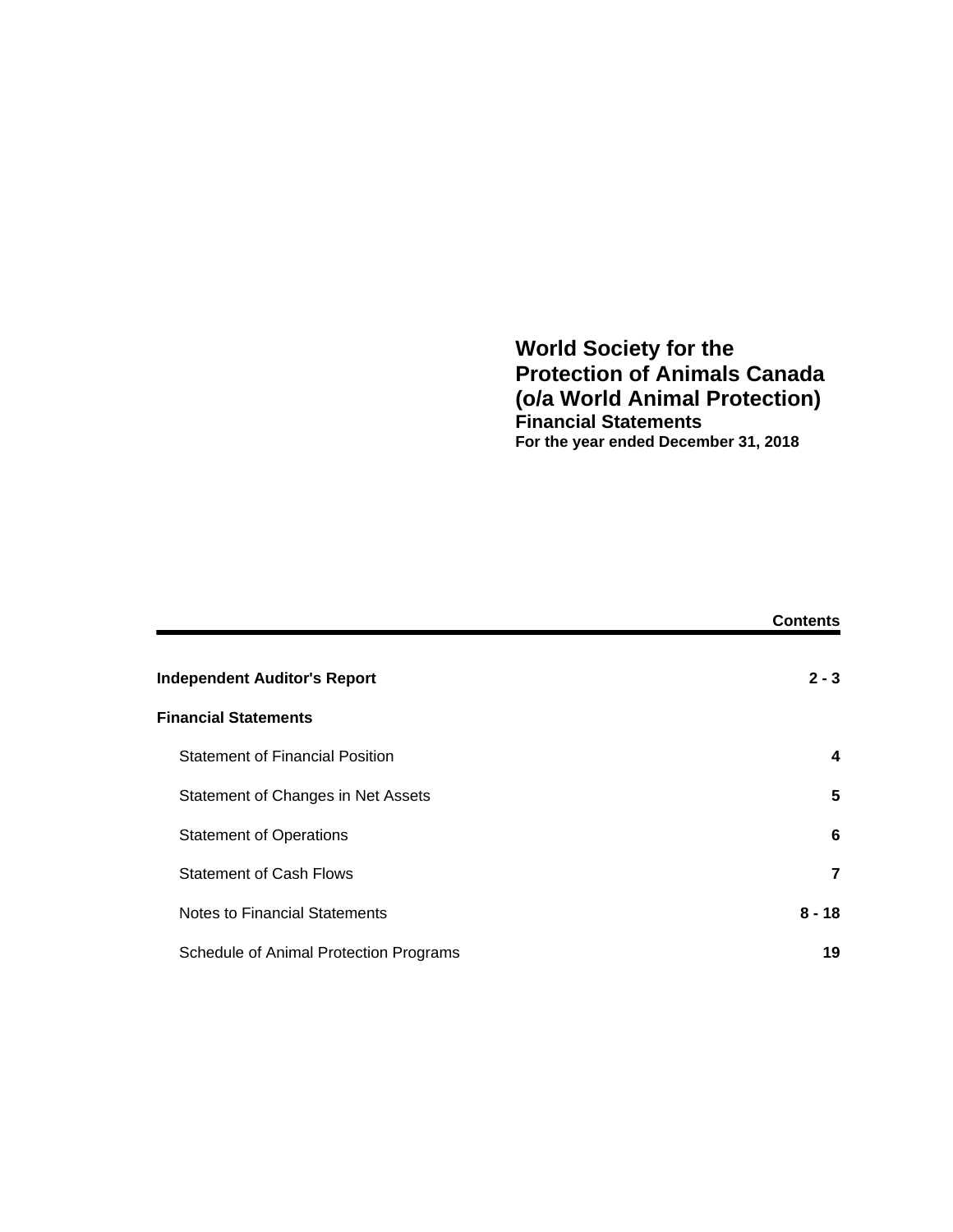

Tel: 905 270-7700 Fax: 905 270-7915 Toll-free: 866 248 6660 www.bdo.ca

BDO Canada **LLP** 1 City Centre Drive, Suite 1700 Mississauga ON L5B 1M2 Canada

## **Independent Auditor's Report**

#### **To the Directors of World Society for the Protection of Animals Canada (o/a World Animal Protection)**

#### **Qualified Opinion**

We have audited the accompanying financial statements of World Society for the Protection of Animals Canada (o/a World Animal Protection), which comprise the statement of financial position as at December 31, 2018, and the statements of changes in net assets, operations and cash flows for the year then ended, and notes to the financial statements, including a summary of significant accounting policies.

In our opinion, except for the possible effects of the matter described in the *Basis for Qualified Opinion* section of our report, the accompanying financial statements present fairly, in all material respects, the financial position of World Society for the Protection of Animals Canada (o/a World Animal Protection) as at December 31, 2018, and its results of operations and its cash flows for the year then ended in accordance with Canadian accounting standards for not-for-profit organizations.

#### **Basis for Qualified Opinion**

In common with many not-for-profit organizations, World Society for the Protection of Animals Canada (o/a World Animal Protection) derives revenue from contributions the completeness of which is not susceptible to satisfactory audit verification. Accordingly, verification of these revenues was limited to the amounts recorded in the records of World Society for the Protection of Animals Canada (o/a World Animal Protection). Therefore, we were not able to determine whether any adjustments might be necessary to contributions revenue, excess of revenue over expenses, and cash flows from operations for the years ended December 31, 2018 and 2017, current assets as at December 31, 2018 and 2017, and net assets as at January 1 and December 31 for both the 2018 and 2017 years. Our audit opinion on the financial statements for the year ended December 31, 2017 was modified accordingly because of the possible effects of this limitation in scope.

We conducted our audit in accordance with Canadian generally accepted auditing standards. Our responsibilities under those standards are further described in the *Auditor's Responsibilities for the Audit of the Financial Statements* section of our report. We are independent of World Society for the Protection of Animals Canada (o/a World Animal Protection) in accordance with the ethical requirements that are relevant to our audit of the financial statements in Canada, and we have fulfilled our other ethical responsibilities in accordance with these requirements. We believe that the audit evidence we have obtained is sufficient and appropriate to provide a basis for our qualified audit opinion.

#### **Responsibilities of Management and Those Charged with Governance for the Financial Statements**

Management is responsible for the preparation and fair presentation of these financial statements in accordance with Canadian accounting standards for not-for-profit organizations, and for such internal control as management determines is necessary to enable the preparation of financial statements that are free from material misstatement, whether due to fraud or error.

In preparing the financial statements, management is responsible for assessing the World Society for the Protection of Animals Canada's (o/a World Animal Protection) ability to continue as a going concern, disclosing, as applicable, matters related to going concern and using the going concern basis of accounting unless management either intends to liquidate World Society for the Protection of Animals Canada (o/a World Animal Protection) or to cease operations, or has no realistic alternative but to do so.

Those charged with governance are responsible for overseeing World Society for the Protection of Animals Canada's (o/a World Animal Protection) financial reporting process.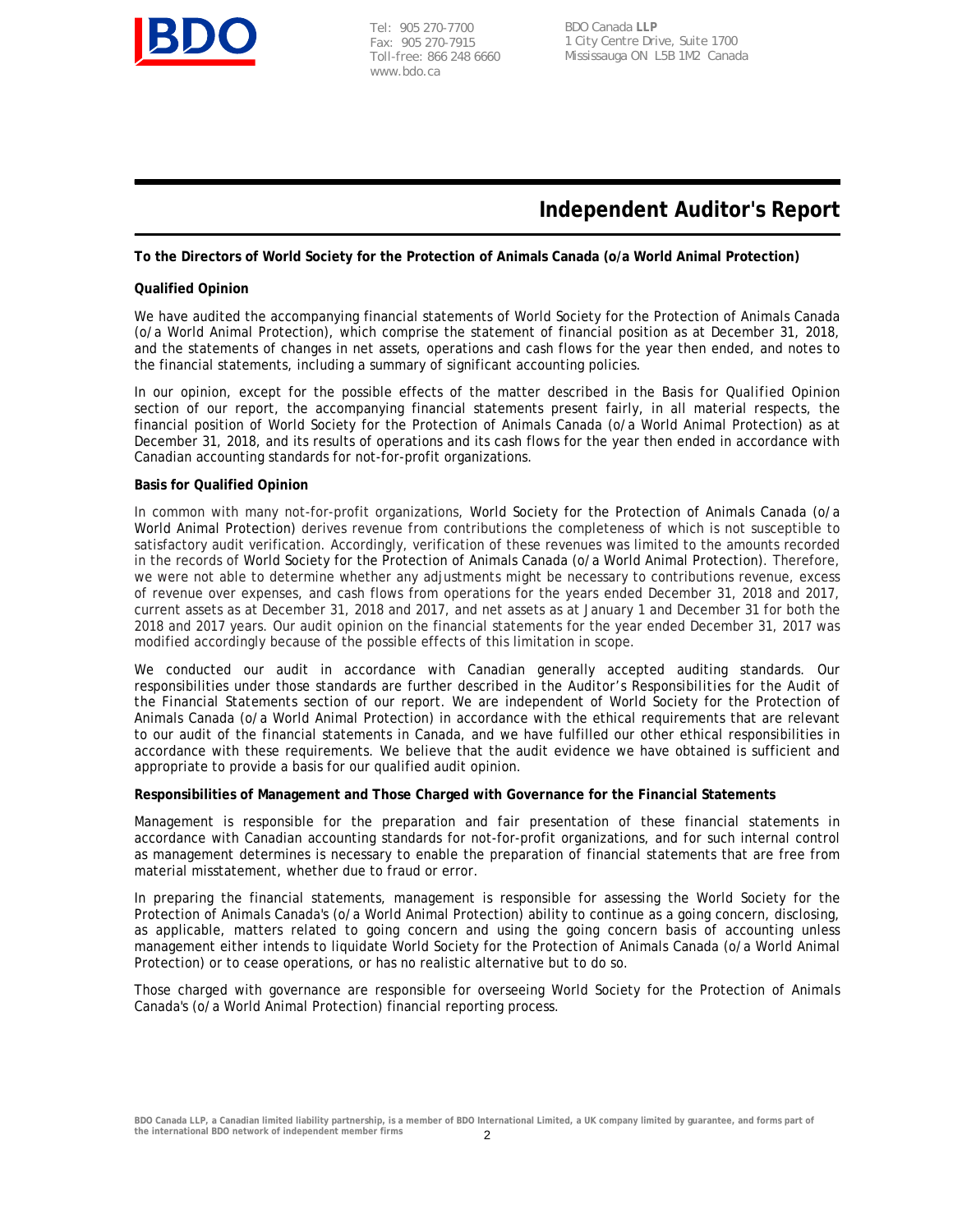

# **Independent Auditor's Report** (continued)

#### **Auditor's Responsibilities for the Audit of the Financial Statements**

Our objectives are to obtain reasonable assurance about whether the financial statements as a whole are free from material misstatement, whether due to fraud or error, and to issue an auditor's report that includes our opinion. Reasonable assurance is a high level of assurance, but is not a guarantee that an audit conducted in accordance with Canadian generally accepted auditing standards will always detect a material misstatement when it exists. Misstatements can arise from fraud or error and are considered material if, individually or in the aggregate, they could reasonably be expected to influence the economic decisions of users taken on the basis of these financial statements.

As part of an audit in accordance with Canadian generally accepted auditing standards, we exercise professional judgment and maintain professional skepticism throughout the audit. We also:

- Identify and assess the risks of material misstatement of the financial statements, whether due to fraud or error, design and perform audit procedures responsive to those risks, and obtain audit evidence that is sufficient and appropriate to provide a basis for our opinion. The risk of not detecting a material misstatement resulting from fraud is higher than for one resulting from error, as fraud may involve collusion, forgery, intentional omissions, misrepresentations, or the override of internal control.
- Obtain an understanding of internal control relevant to the audit in order to design audit procedures that are appropriate in the circumstances, but not for the purpose of expressing an opinion on the effectiveness of World Society for the Protection of Animals Canada's (o/a World Animal Protection) internal control.
- Evaluate the appropriateness of accounting policies used and the reasonableness of accounting estimates and related disclosures made by management.
- Conclude on the appropriateness of management's use of the going concern basis of accounting and, based on the audit evidence obtained, whether a material uncertainty exists related to events or conditions that may cast significant doubt on World Society for the Protection of Animals Canada's (o/a World Animal Protection) ability to continue as a going concern. If we conclude that a material uncertainty exists, we are required to draw attention in our auditor's report to the related disclosures in the financial statements or, if such disclosures are inadequate, to modify our opinion. Our conclusions are based on the audit evidence obtained up to the date of our auditor's report. However, future events or conditions may cause World Society for the Protection of Animals Canada (o/a World Animal Protection) to cease to continue as a going concern.
- Evaluate the overall presentation, structure and content of the financial statements, including the disclosures, and whether the financial statements represent the underlying transactions and events in a manner that achieves fair presentation.

We communicate with those charged with governance regarding, among other matters, the planned scope and timing of the audit and significant audit findings, including any significant deficiencies in internal control that we identify during our audit.

BDO Canada LLP

Chartered Professional Accountants, Licensed Public Accountants Mississauga, Ontario May 31, 2019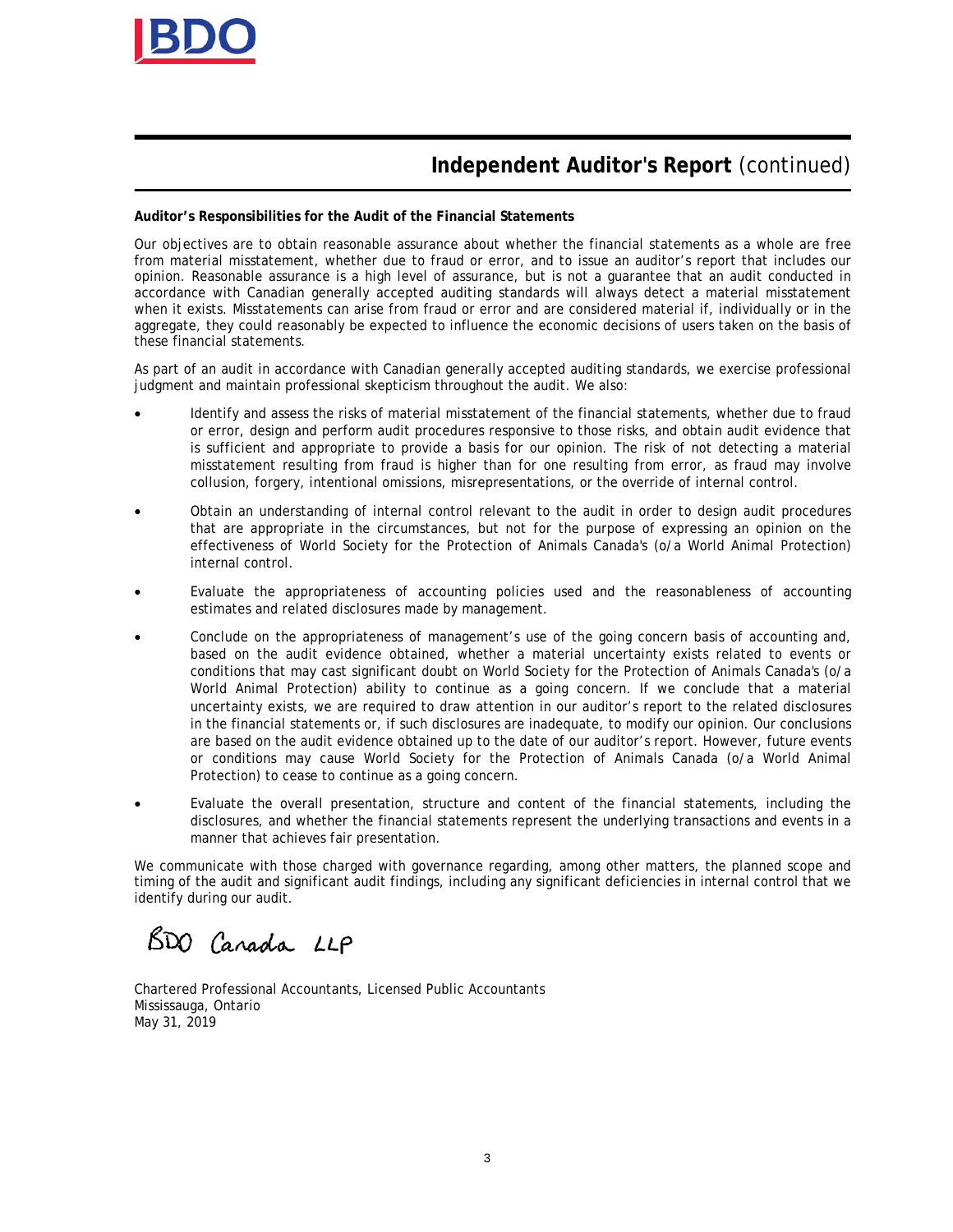## **World Society for the Protection of Animals Canada (o/a World Animal Protection) Statement of Financial Position**

| December 31                                                                                                                                                               |    | 2018                                                    | 2017                                                        |  |
|---------------------------------------------------------------------------------------------------------------------------------------------------------------------------|----|---------------------------------------------------------|-------------------------------------------------------------|--|
| <b>Assets</b>                                                                                                                                                             |    |                                                         |                                                             |  |
| <b>Current</b><br>Cash<br><b>HST</b> receivable<br>Prepaid expenses and sundry receivable<br>Due from related charities (Note 10b)                                        | \$ | 1,264,187<br>116,654<br>148,631<br>251,285<br>1,780,757 | \$<br>2,190,152<br>114,609<br>53,994<br>35,145<br>2,393,900 |  |
| <b>Investments</b> (Note 2a)<br>Capital assets (Note 3)                                                                                                                   |    | 2,928,033<br>24,231                                     | 3,054,027<br>13,569                                         |  |
|                                                                                                                                                                           | S. | 4,733,021                                               | \$<br>5,461,496                                             |  |
| <b>Liabilities and Net Assets</b><br><b>Current</b><br>Accounts payable and accrued liabilities<br>Deferred contributions (Note 4)<br>Due to related charities (Note 10c) | \$ | 217,843<br>128,000<br>253                               | \$<br>494,331<br>507,053<br>112,227                         |  |
| <b>Deferred rent</b>                                                                                                                                                      |    | 346,096<br>18,877<br>364,973                            | 1,113,611<br>25,956<br>1,139,567                            |  |
| <b>Net assets</b><br>Internally restricted<br>Endowment<br>Invested in capital assets<br>Unrestricted                                                                     |    | 2,500,000<br>35,357<br>24,231<br>1,808,460              | 2,500,000<br>13,569<br>1,808,360                            |  |
|                                                                                                                                                                           | \$ | 4,368,048<br>4,733,021                                  | \$<br>4,321,929<br>5,461,496                                |  |

On behalf of the Board: lki  $Zm$  $\overline{1}$ 

**Dominique Bellemare, President** 

Edith Myers, Director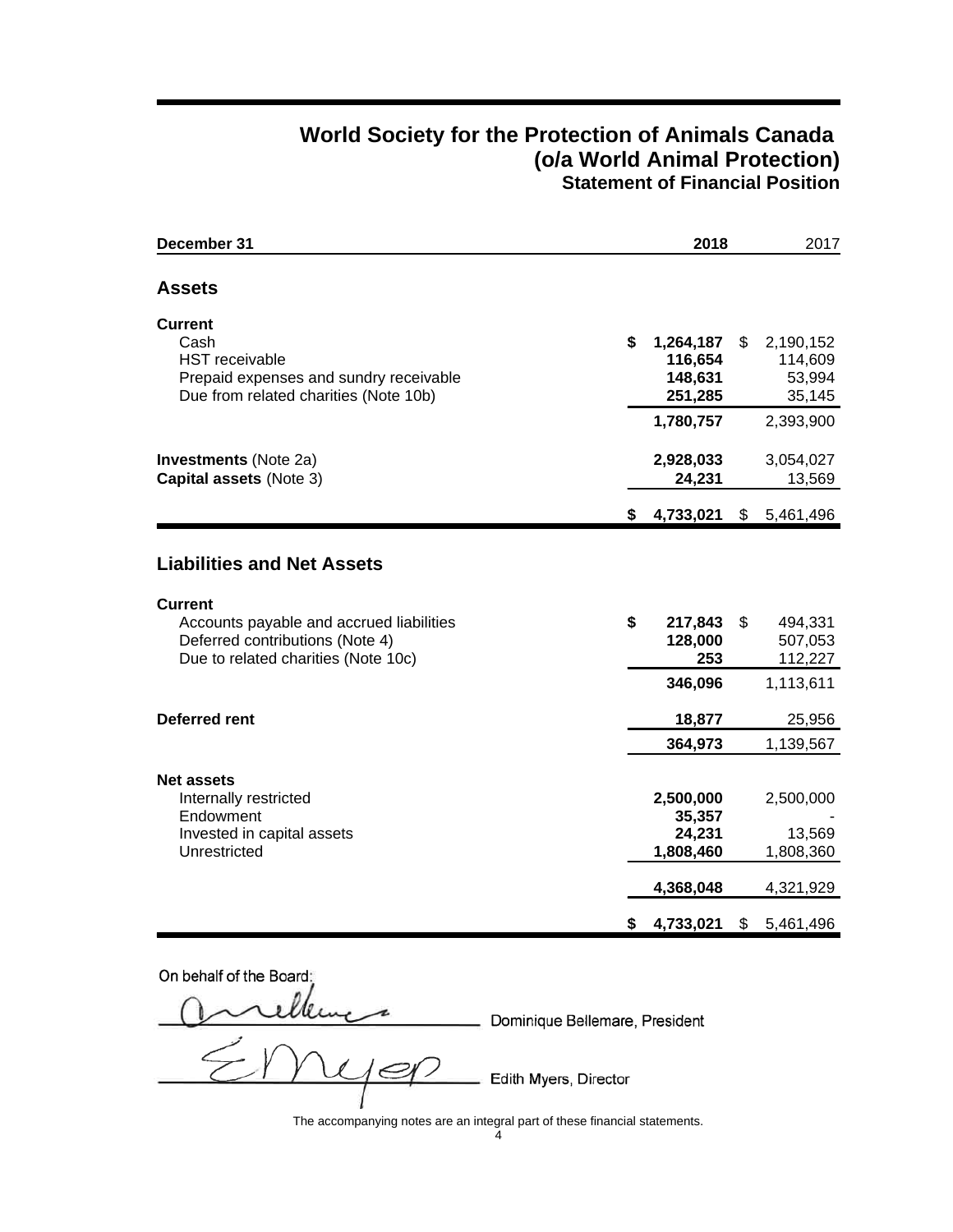# **World Society for the Protection of Animals Canada (o/a World Animal Protection) Statement of Changes in Net Assets**

**For the year ended December 31**

|                                                                     |    | Internally<br><b>Restricted Capital Assets</b> |   | Invested in |   | <b>Unrestricted</b> |   | <b>Endowment</b> | 2018<br>Total   |     | 2017<br>Total |
|---------------------------------------------------------------------|----|------------------------------------------------|---|-------------|---|---------------------|---|------------------|-----------------|-----|---------------|
| <b>Balance, beginning of year</b>                                   |    | \$2.500.000                                    | S | 13,569      | S | 1,808,360           | S | $\blacksquare$   | \$4,321,929     | \$  | 3,638,273     |
| <b>Excess (deficiency) of revenue</b><br>over expenses for the year |    |                                                |   | (6, 251)    |   | 17,013              |   | $\blacksquare$   | 10,762          |     | 683,656       |
| <b>Purchase of capital assets</b>                                   |    | $\blacksquare$                                 |   | 16,913      |   | (16, 913)           |   |                  | $\blacksquare$  |     |               |
| <b>Contribution</b>                                                 |    |                                                |   |             |   | $\blacksquare$      |   | 35,357           | 35,357          |     |               |
| <b>Balance, end of year</b>                                         | S. | 2,500,000                                      |   | 24,231      | S | 1,808,460           | S | 35,357           | 4,368,048<br>S. | \$. | 4,321,929     |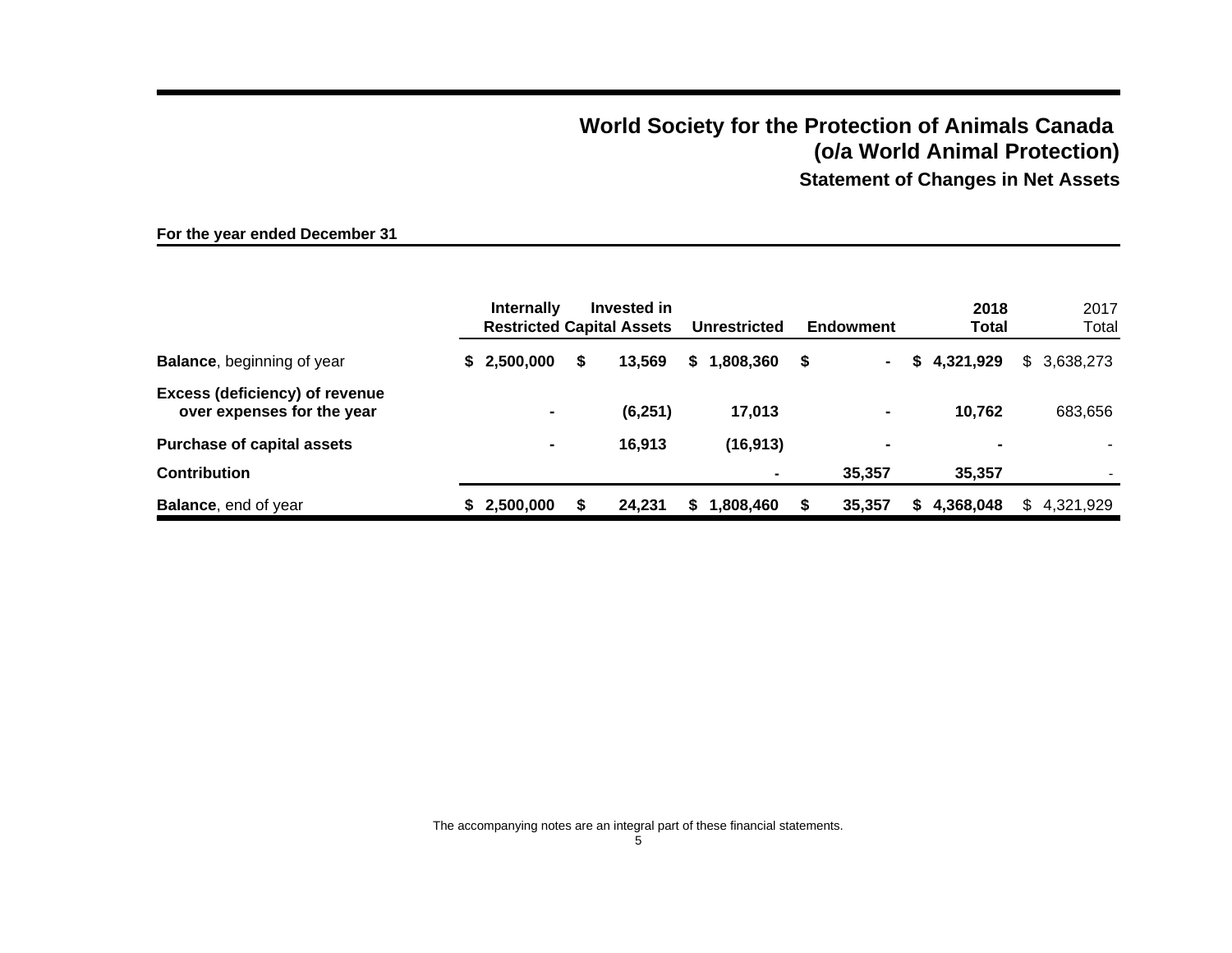## **World Society for the Protection of Animals Canada (o/a World Animal Protection) Statement of Operations**

| For the year ended December 31                                                                                                                                                                                                                                                                                                          | 2018                                                                                  | 2017                                                                                     |
|-----------------------------------------------------------------------------------------------------------------------------------------------------------------------------------------------------------------------------------------------------------------------------------------------------------------------------------------|---------------------------------------------------------------------------------------|------------------------------------------------------------------------------------------|
| Revenue<br>Individual (non-restricted) contributions<br>Individual (restricted) contributions<br>Bequests (non-restricted)<br>Donations of life insurance premiums (Note 5)<br>Contributed services and materials (Note 1)<br>Foundation and corporation (non-restricted)<br>Foundation and corporation (restricted)<br>Affinity income | \$<br>4,055,759<br>84,520<br>520,809<br>4,629<br>61,313<br>97,607<br>95,000<br>37,375 | \$<br>4,107,246<br>633,335<br>848,645<br>4,958<br>398,100<br>92,320<br>114,000<br>39,015 |
| <b>Expenses</b><br>Animal Protection Programs (Schedule)<br>Fundraising development<br>Administration (Note 6)<br>Life insurance premiums (Note 5)                                                                                                                                                                                      | 4,957,012<br>3,382,548<br>1,279,544<br>190,215<br>4,629                               | 6,237,619<br>4,462,357<br>1,231,130<br>196,536<br>4,958                                  |
|                                                                                                                                                                                                                                                                                                                                         | 4,856,936                                                                             | 5,894,981                                                                                |
| Excess of revenue over expenses before other items                                                                                                                                                                                                                                                                                      | 100,076                                                                               | 342,638                                                                                  |
| <b>Investment income (loss)</b> (Note 2b)<br>Foreign exchange gain (loss)                                                                                                                                                                                                                                                               | (86,068)<br>(3, 246)                                                                  | 337,077<br>3,941                                                                         |
| Excess of revenue over expenses for the year                                                                                                                                                                                                                                                                                            | \$<br>10,762                                                                          | \$<br>683,656                                                                            |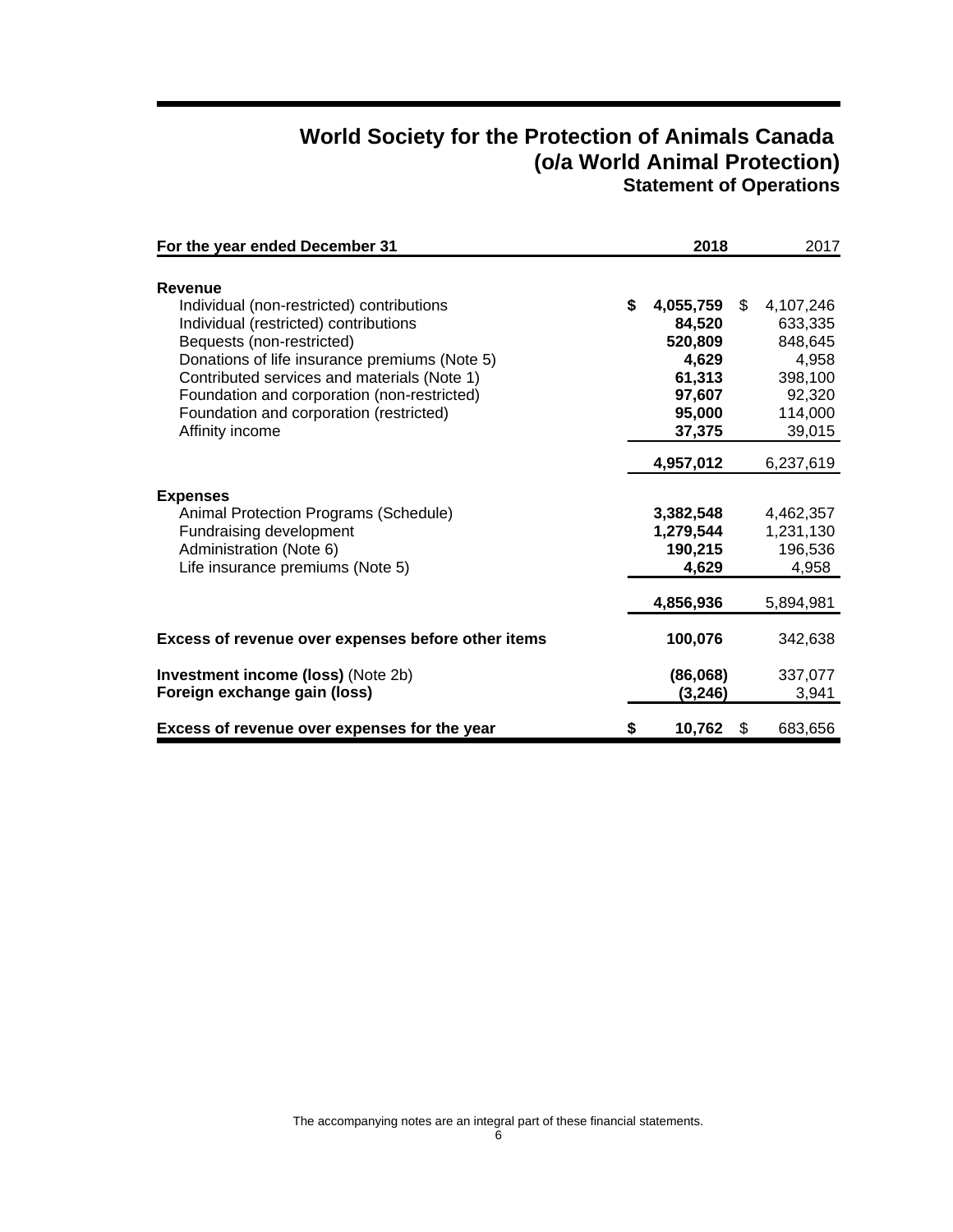## **World Society for the Protection of Animals Canada (o/a World Animal Protection) Statement of Cash Flows**

| For the year ended December 31                                                                                                                                            | 2018                                             | 2017                                         |
|---------------------------------------------------------------------------------------------------------------------------------------------------------------------------|--------------------------------------------------|----------------------------------------------|
| Cash provided by (used in)                                                                                                                                                |                                                  |                                              |
| <b>Operating activities</b><br>Excess of revenue over expenses for the year<br>Adjustments required to reconcile excess<br>of revenue over expenses with cash provided by | \$<br>10,762<br>- \$                             | 683,656                                      |
| operating activities<br>Amortization<br>Unrealized gain (loss) on investments<br>Changes in non-cash working capital balances                                             | 6,251<br>196,053                                 | 7,573<br>(137, 213)                          |
| <b>HST</b> receivable<br>Prepaid expenses and sundry receivable<br>Due from related charities<br>Accounts payable and accrued liabilities                                 | (2,045)<br>(94, 637)<br>(216, 140)<br>(276, 488) | (5,068)<br>(10, 489)<br>248,116<br>(22, 794) |
| Deferred contributions<br>Due to related charities<br>Deferred rent                                                                                                       | (379, 053)<br>(111, 974)<br>(7,079)              | 497,053<br>55,634<br>(7,080)                 |
|                                                                                                                                                                           | (874, 350)                                       | 1,309,388                                    |
| <b>Investing activities</b><br>Purchase of investments<br>Proceeds from sale of investments<br>Purchase of capital assets                                                 | (551, 717)<br>481,658<br>(16, 913)               | (940, 962)<br>807,267<br>(11, 593)           |
| <b>Financing activity</b><br><b>Endowment contributions</b>                                                                                                               | (86, 972)<br>35,357                              | (145, 288)                                   |
| Increase (decrease) in cash during the year                                                                                                                               | (925, 965)                                       | 1,164,100                                    |
| Cash, beginning of year                                                                                                                                                   | 2,190,152                                        | 1,026,052                                    |
| Cash, end of year                                                                                                                                                         | \$<br>1,264,187                                  | \$<br>2,190,152                              |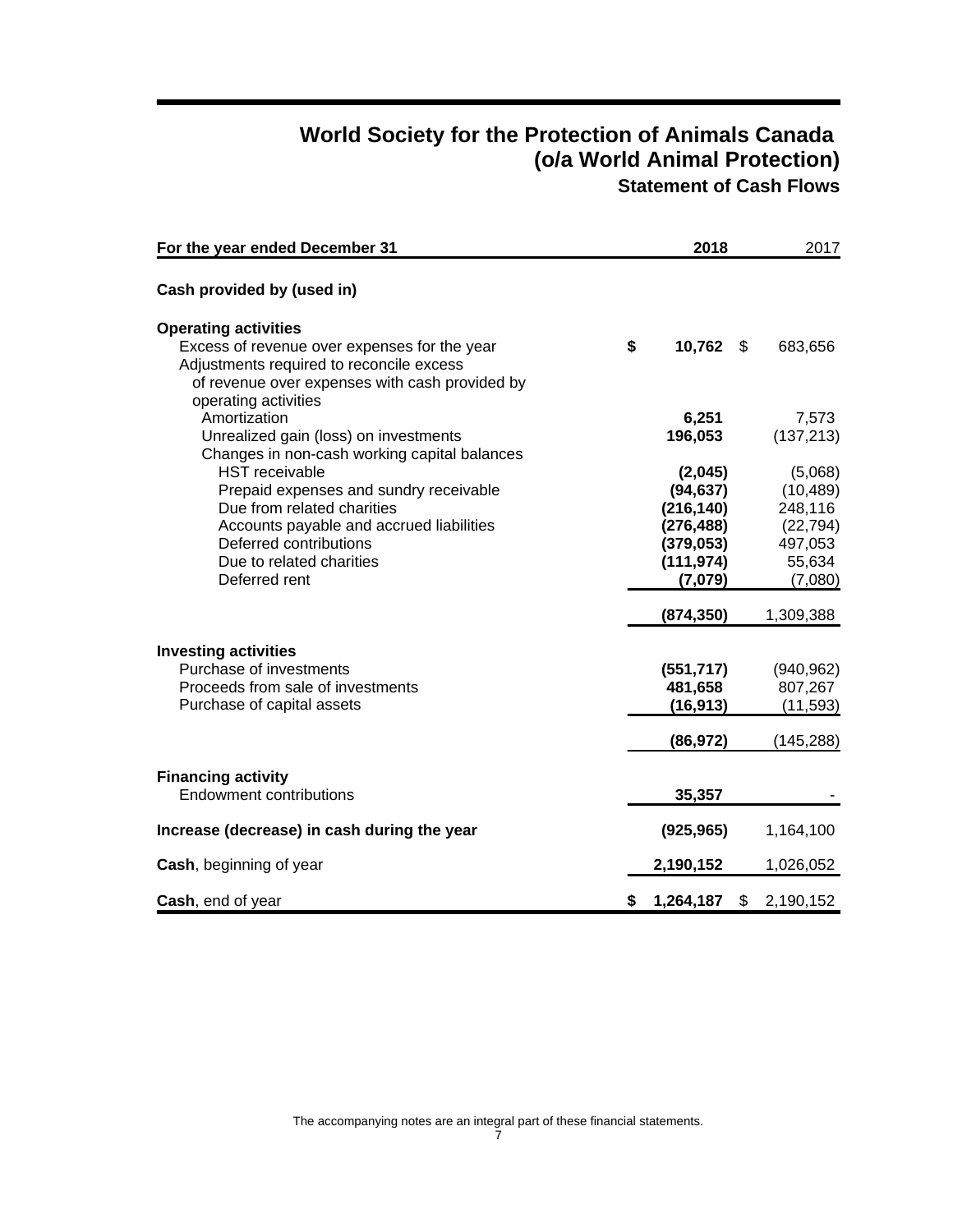### **December 31, 2018**

## **1. Nature of Operations and Significant Accounting Policies**

#### **Nature of Operations**

World Society for the Protection of Animals Canada (o/a World Animal Protection) has a vision of a world where animals live free from suffering.

The Canadian entity is affiliated with World Animal Protection International which brings together 14 national offices around the world who work collaboratively towards a shared vision and mission. Collectively World Animal Protection International is one of the largest animal protection organizations in the world, pioneering sustainable, large-scale solutions to end animal suffering. World Animal Protection International believes that good animal welfare is fundamental to the well being of communities, to food production and agricultural systems, to the environment, to public health, to a sustainable global economy and planet.

Through its General Status at the United Nations and formal recognition by the World Organization for Animal Health (OIE) and other intergovernmental organizations, World Animal Protection International is uniquely placed to improve animal health and welfare worldwide.

Globally, World Animal Protection International seeks to improve the lives of animals in communities, farming, disasters and in the wild, with specific campaigns ranging from stopping the mass suffering of industrially farmed animals to ending the inhumane culling of stray dogs. World Animal Protection International is the international leader in animal-focused disaster response and risk reduction and is dedicated to safeguarding animals - often forgotten victims - in disasters. World Animal Protection International acts for animals on the ground and at a global level and achieves its aims through action and education, and works in partnership with governments, businesses, local communities and individuals to move the world to protect animals.

World Society for the Protection of Animals Canada (o/a World Animal Protection) is incorporated under Part II of the Canada Corporations Act as a non-profit organization whose objectives are the promotion of the conservation and protection of animals. World Society for the Protection of Animals Canada (o/a World Animal Protection) is a registered charity under the Income Tax Act and is exempt from income tax.

### **Basis of Accounting**

These financial statements have been prepared in accordance with Canadian accounting standards for not for-profit organizations.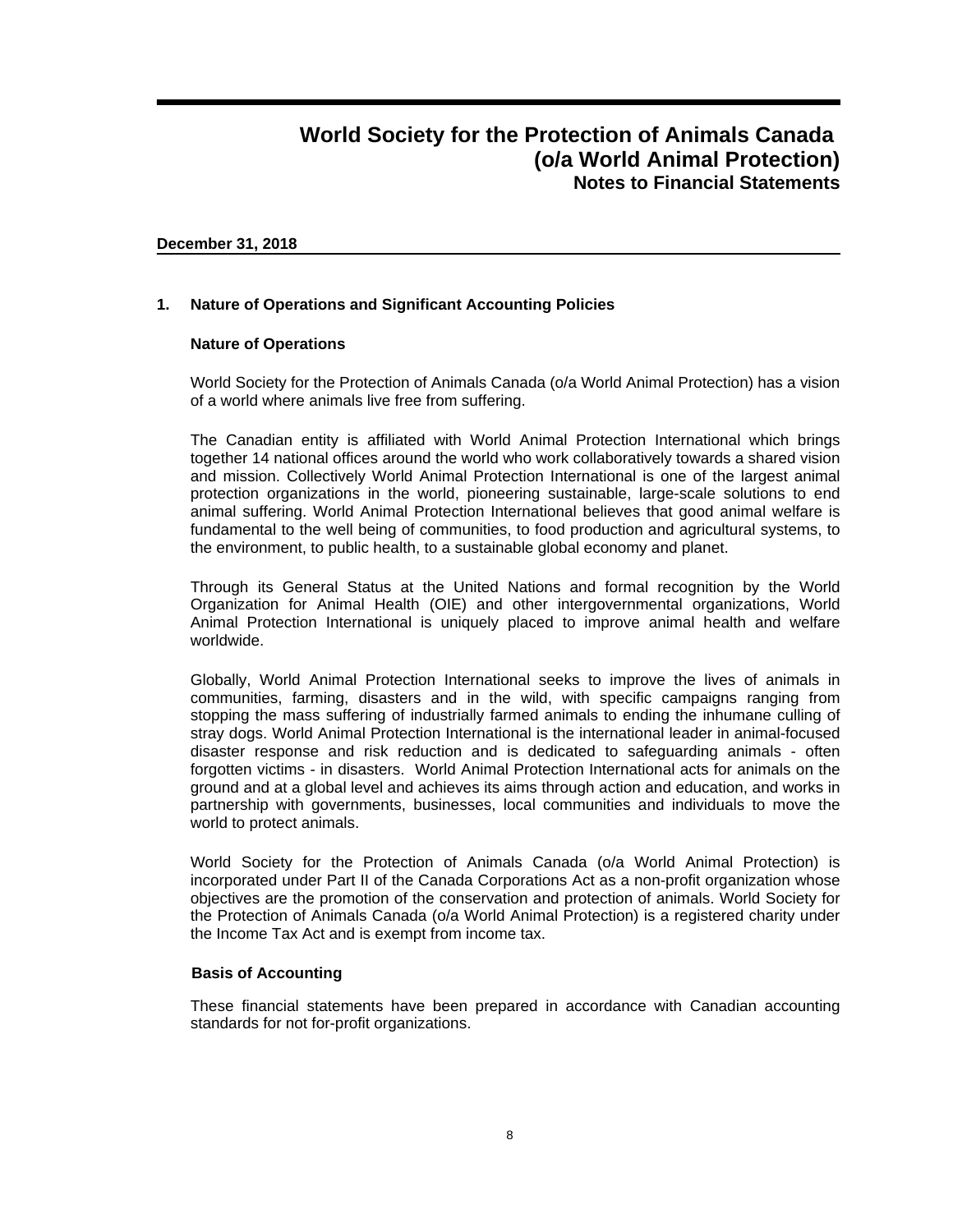#### **December 31, 2018**

### **1. Nature of Operations and Significant Accounting Policies** (continued)

### **Use of Estimates**

The preparation of financial statements in accordance with Canadian accounting standards for not-for-profit organizations requires management to make estimates and assumptions that affect the reported amounts of assets and liabilities and the reported amounts of revenue and expenses during the reporting period. Actual results could differ from those estimates.

#### **Revenue Recognition**

World Society for the Protection of Animals Canada (o/a World Animal Protection) follows the deferral method of accounting for contributions.

Restricted contributions are recognized as revenue in the year in which the related expenses are incurred.

Unrestricted contributions are recognized as revenue when received or receivable if the amount to be received can be reasonably estimated and collection is reasonably assured.

Contributions to the Endowment Fund are recorded directly as revenue of the Endowment Fund.

Contributed services and materials that would otherwise be paid for by World Society for the Protection of Animals Canada (o/a World Animal Protection) are recorded at fair value when the services are provided or the materials are received. Amounts contributed for the year were \$61,813 (2017 - \$398,100).

A number of volunteers have made significant contributions of their time to the World Society for the Protection of Animals Canada (o/a World Animal Protection). Since these services are not normally purchased and because of the difficulty in determining their fair value, donated services for volunteer activities are not recognized in these financial statements.

#### **Financial Instruments**

Financial instruments are recorded at fair value when acquired or issued. In subsequent periods, investments are reported at fair value. Any realized/unrealized gains and losses, dividend and interest income from the investments are reported in the statement of operations. All other financial instruments are reported at cost or amortized cost less impairment, if applicable. Financial assets are tested for impairment when changes in circumstances indicate the asset could be impaired. Transaction costs on the acquisition, sale or issue of financial instruments are expensed for those items remeasured at fair value at each statement of financial position date and charged to the financial instrument for those measured at amortized cost.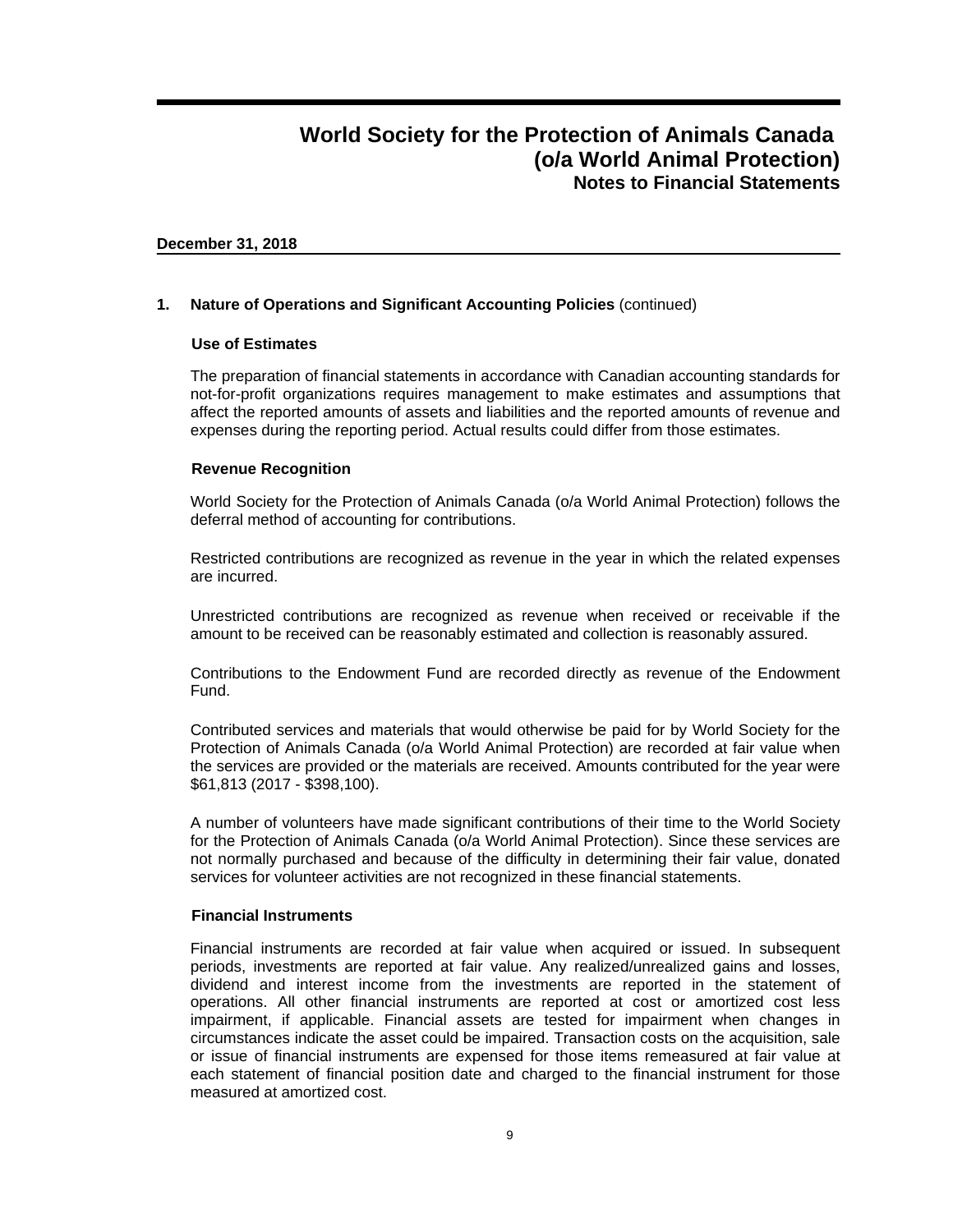### **December 31, 2018**

### **1. Nature of Operations and Significant Accounting Policies** (continued)

### **Allocation of Expenses**

World Society for the Protection of Animals Canada (o/a World Animal Protection) allocates certain of its general support expenses by identifying the appropriate basis of allocating each component expense to the following categories: animal protection programs, fundraising development, and administration.

The basis is applied consistently each year as follows:

Payroll costs - on percentage of actual time spent on each category

Office expenses - on the basis of staff working on each category

Program office expenses - on percentage of costs incurred on each program

### **Translation of Foreign Currencies**

The monetary assets and liabilities of World Society for the Protection of Animals Canada (o/a World Animal Protection) denominated in foreign currencies are translated at the rates of exchange at the statement of financial position date. Revenues and expenses are translated at the average exchange rate prevailing during the year.

### **Capital Assets**

Capital assets are recorded at cost less accumulated amortization. Amortization is provided annually on bases designed to amortize the assets over their estimated useful lives as follows:

| Computer equipment     | - 30% declining balance basis                |
|------------------------|----------------------------------------------|
| Computer software      | - 100% declining balance basis               |
| Furniture and fixtures | - 25% declining balance basis                |
| Leasehold improvements | - straight-line basis over term of the lease |

### **Deferred Rent**

World Society for the Protection of Animals Canada (o/a World Animal Protection) recognizes rental expenses using the straight-line method whereby any contractual rent over the term of the lease net of tenant inducements, is recognized into expenses evenly over the term. The difference between the rental expense recognized and rental payments made is showed as deferred rent.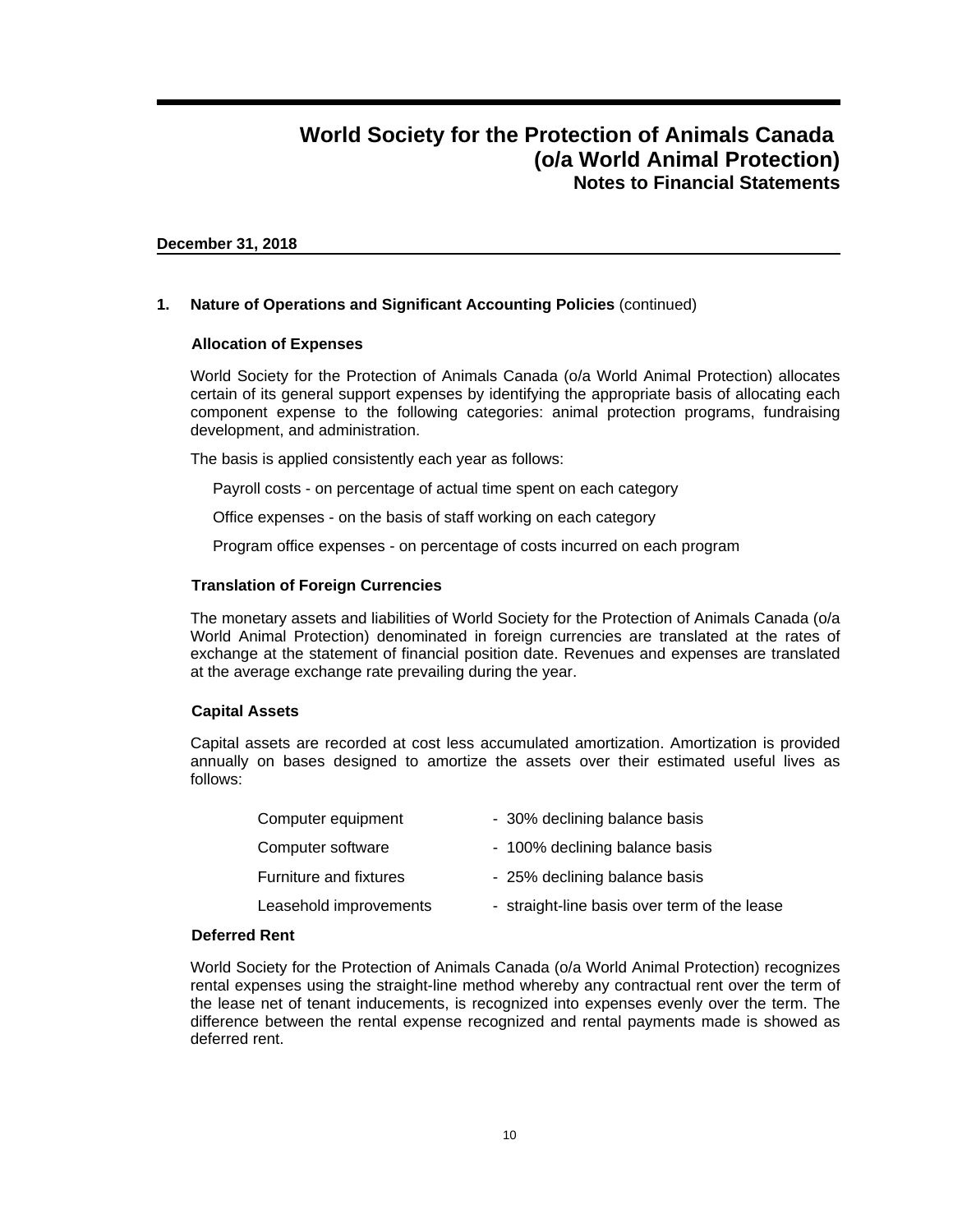### **December 31, 2018**

### **1. Nature of Operations and Significant Accounting Policies** (continued)

#### **Internally Restricted Fund**

The Internally Restricted Fund was established for general operating contingencies and unforeseen future expenditures. The funds are not available for use without the prior approval of the Board of Directors. The Board of Directors approved a transfer of \$Nil (2017 - \$Nil) from Unrestricted to the Internally Restricted Fund.

#### **Endowment Fund**

The Endowment Fund reports resources contributed for endowment. Investment income earned on resources of the Endowment Fund is reported in the Unrestricted Fund to be used for activities in Ontario. Investment income earned is reinvested.

#### **2. Investments**

a) Investments consist of cash, fixed income securities, a fixed income pooled fund and equity securities that are managed by a third party. The investments are subject to an investment policy set by the Board of Directors which has as its main objective, the preservation of capital while earning a reasonable rate of return. The Endowment Fund is included in the investment portfolio.

The fixed income securities consist of Canadian bonds, U.S. bonds and preferred shares, with bonds having face values ranging from \$524 to \$23,040 (2017 - \$558 to \$20,574), interest rates ranging from 3.72% to 6.625% (2017 - 3.460% to 6.625%) and maturities ranging from April 2020 to April 2028 (2017 - September 2018 to April 2028).

|                                         | 2018         | 2017      |
|-----------------------------------------|--------------|-----------|
| Cash and bank note in brokerage account | \$<br>71.970 | 63,329    |
| Fixed income pooled fund                | 868,677      | 608,529   |
| Fixed income securities                 | 193.344      | 441,669   |
| Canadian equities                       | 982,834      | 964,704   |
| Foreign equities                        | 811,208      | 975,796   |
|                                         | 2,928,033    | 3.054.027 |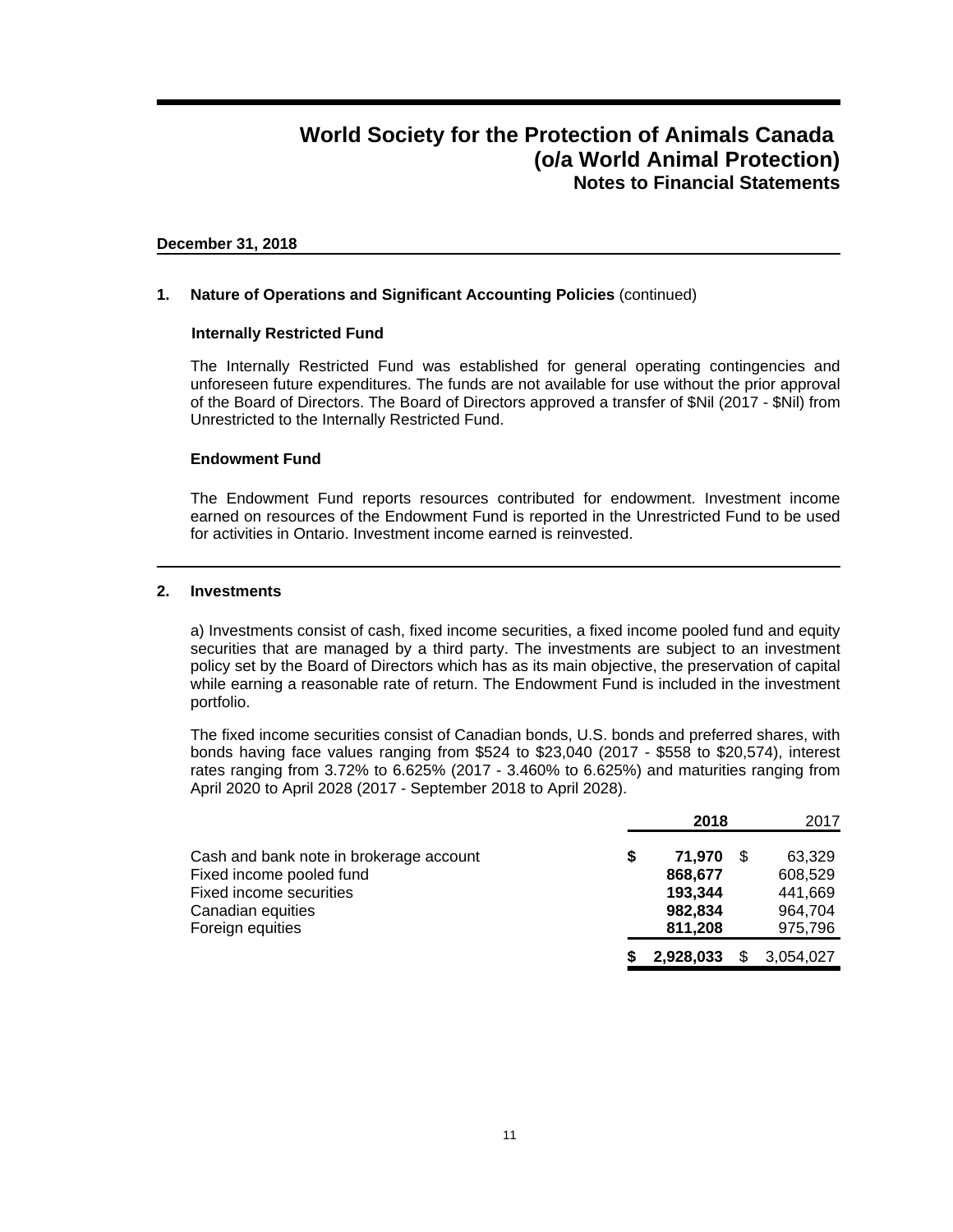## **December 31, 2018**

## **2. Investments** (continued)

a) Cash and foreign equity securities held in the foreign currency noted:

|                                                                                                                                           |                                                        | 2018                                                       |     | 2017                                               |
|-------------------------------------------------------------------------------------------------------------------------------------------|--------------------------------------------------------|------------------------------------------------------------|-----|----------------------------------------------------|
|                                                                                                                                           | <b>US Dollars</b><br>Hong Kong Dollars<br>Japanese Yen | 285,720<br>693,131<br>3,133,363                            |     | 365,575<br>772,513<br>10,965,402                   |
|                                                                                                                                           | Singapore Dollars<br>Euros<br>Norwegian Krone          | 89,038<br>121,299<br>190,615                               |     | 57,079<br>138,871<br>428,672                       |
| b) Investment income is as follows:                                                                                                       |                                                        | 2018                                                       |     | 2017                                               |
| Realized gain on investments<br>Unrealized gain (loss) on investments<br>Dividend income<br>Interest income<br>Investment management fees |                                                        | \$<br>31,059<br>(196, 053)<br>85,214<br>19,470<br>(25,758) | - S | 129,131<br>137,213<br>79,116<br>16,201<br>(24,584) |
|                                                                                                                                           |                                                        | \$<br>(86,068)                                             | S   | 337,077                                            |

## **3. Capital Assets**

|                                                                                                    |                                              |    | 2018                                   |   |                                        |     | 2017                                   |
|----------------------------------------------------------------------------------------------------|----------------------------------------------|----|----------------------------------------|---|----------------------------------------|-----|----------------------------------------|
|                                                                                                    | Cost                                         |    | <b>Accumulated</b><br>Amortization     |   | Cost                                   |     | Accumulated<br>Amortization            |
| Computer equipment<br>Computer software<br><b>Furniture and fixtures</b><br>Leasehold improvements | \$<br>128,285<br>7,775<br>122,109<br>120,581 | S  | 109,310<br>7,775<br>116,853<br>120,581 | S | 115,269<br>7.775<br>118,212<br>120,581 | \$. | 103,652<br>7,775<br>116,260<br>120,581 |
|                                                                                                    | 378,750                                      | \$ | 354,519                                | S | 361,837                                | \$  | 348,268                                |
| Net book value                                                                                     |                                              | \$ | 24,231                                 |   |                                        | \$  | 13,569                                 |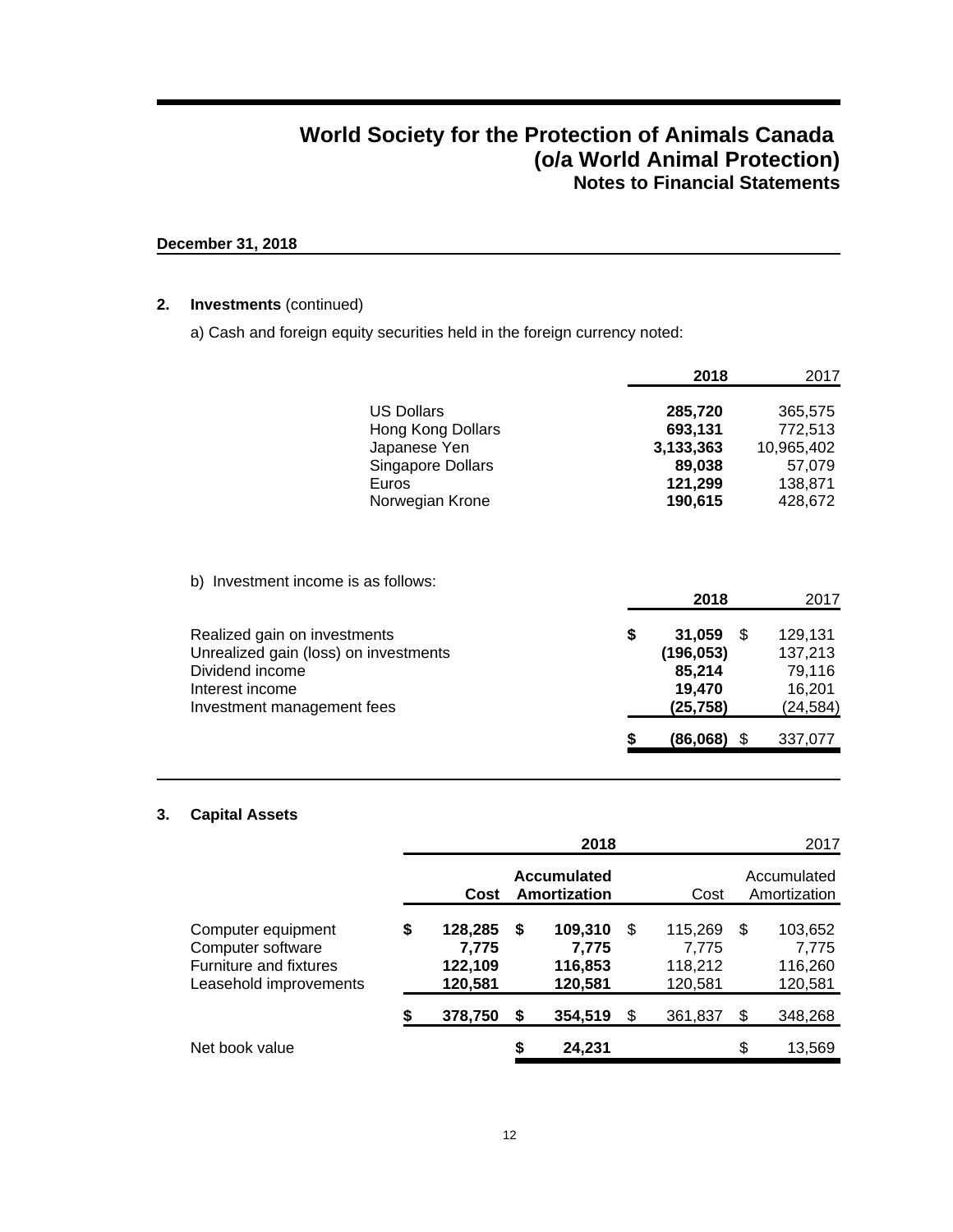### **December 31, 2018**

### **4. Deferred Contributions**

|                                                                                                                                                     | 2018                            | 2017                          |
|-----------------------------------------------------------------------------------------------------------------------------------------------------|---------------------------------|-------------------------------|
| Balance, beginning of the year<br>Less: amounts recognized as revenue in the year<br>Add: restricted amounts received related to the following year | 507,053<br>(507,053)<br>128,000 | 10,000<br>(10,000)<br>507,053 |
| Balance, end of year                                                                                                                                | 128,000                         | 507,053                       |

### **5. Life Insurance Policies**

World Society for the Protection of Animals Canada (o/a World Animal Protection) has been given life insurance policies under which it is the owner and beneficiary. The total coverage provided under the three policies owned by World Animal Protection is \$75,369 (2017 - one policy, \$50,369).

#### **6. Administration**

|                                             | 2018                 | 2017 |                   |
|---------------------------------------------|----------------------|------|-------------------|
| General administration<br>Professional fees | 167,362 \$<br>22,853 |      | 174,369<br>22,167 |
|                                             | 190,215 \$           |      | 196,536           |

#### **7. Allocation of Expenses**

Payroll costs of \$1,293,436 (2017 - \$1,070,237) have been allocated as follows:

|                                                                         |   | 2018                         | 2017 |                              |
|-------------------------------------------------------------------------|---|------------------------------|------|------------------------------|
| Animal protection programs<br>Fundraising development<br>Administration | S | 690.407<br>576,764<br>26,265 |      | 877,870<br>170,273<br>22,094 |
|                                                                         |   | 1,293,436 \$                 |      | 1,070,237                    |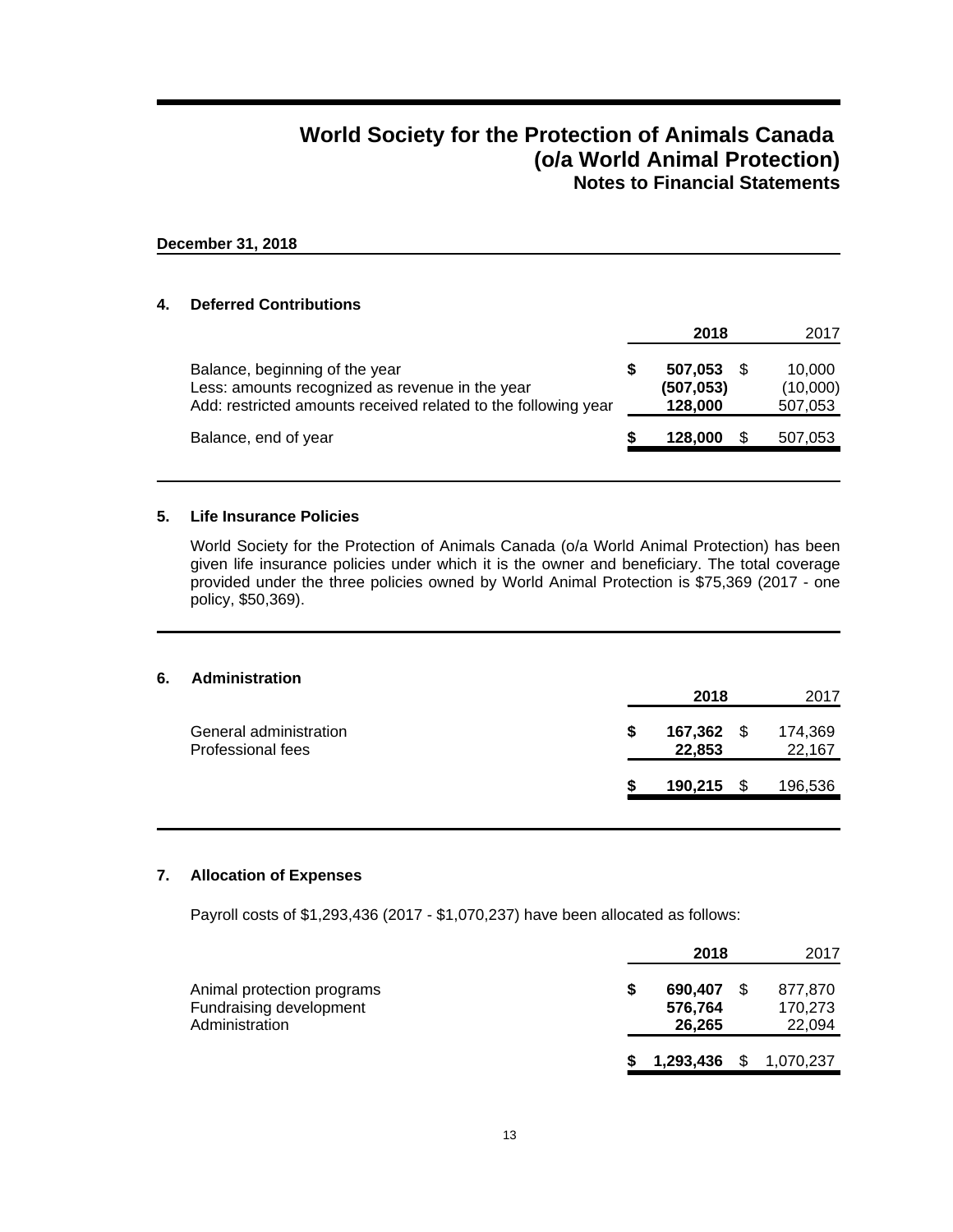## **December 31, 2018**

## **7. Allocation of Expenses** (continued)

Office expenses of \$287,018 (2017 - \$299,987) have been allocated as follows:

|                                                                         | 2018                        | 2017                         |
|-------------------------------------------------------------------------|-----------------------------|------------------------------|
| Animal protection programs<br>Fundraising development<br>Administration | 143.509<br>97.847<br>45,662 | 149.994<br>107,138<br>42,855 |
|                                                                         | 287,018                     | 299,987                      |

Animal protection program office expenses of \$143,509 (2017 - \$149,994) have been allocated as follows:

|                                                                                   | 2018                    |    | 2017                     |
|-----------------------------------------------------------------------------------|-------------------------|----|--------------------------|
| Education and awareness<br>Wildlife and exotic pet trade                          | \$<br>31,596<br>22,790  | \$ | 44,322<br>11,965         |
| Whales, dolphins and marine life<br>Farm animals                                  | 22,639<br>19,581        |    | 25,661<br>18.775         |
| Protection of wildlife<br>Companion animals                                       | 14,105<br>10,860        |    | 6.191<br>18,093          |
| Disaster management and response<br>Welfare captive animals<br>Science & research | 8,281<br>5,777<br>3,150 |    | 10,974<br>3,935<br>3,052 |
| Policy<br><b>Bears</b>                                                            | 2,678<br>1,311          |    | 2,986<br>3,234           |
| Lobbying<br>Working animals                                                       | 682<br>59               |    | 806                      |
|                                                                                   | \$<br>143.509           | S  | 149.994                  |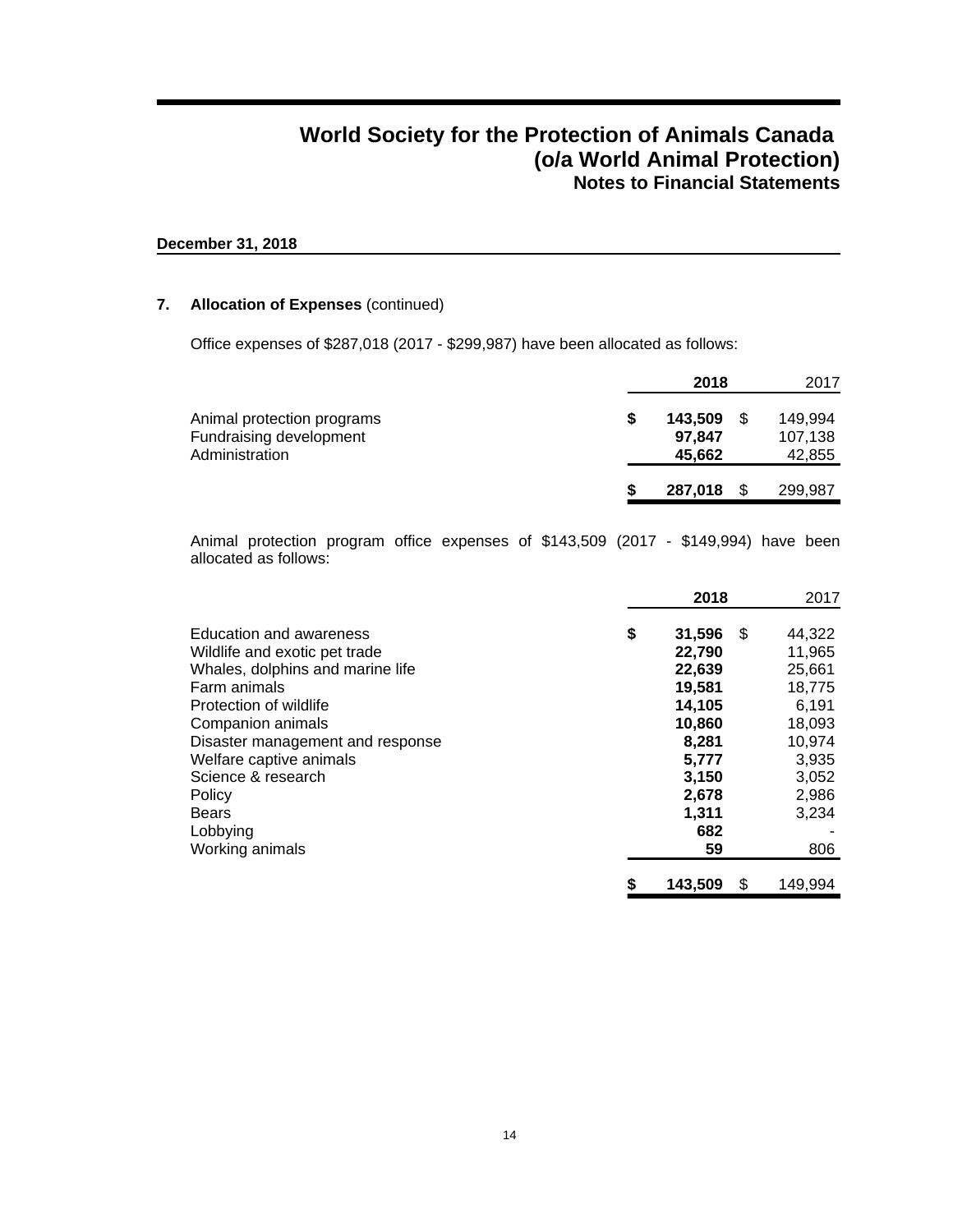### **December 31, 2018**

### **7. Allocation of Expenses** (continued)

Amortization expense of \$6,251 (2017 - \$7,573) has been allocated as follows:

|                                                                         | 2018                             | 2017                    |
|-------------------------------------------------------------------------|----------------------------------|-------------------------|
| Animal protection programs<br>Fundraising development<br>Administration | \$<br>$3,126$ \$<br>2,131<br>994 | 3,786<br>2,705<br>1,082 |
|                                                                         | 6.251                            | 7.573                   |

### **8. Financial Instruments**

#### **Market Risk**

Market value risk is the risk of potential loss caused by fluctuations in fair value or future cash flows of financial instruments by changes in their underlying market value. While World Society for the Protection of Animals Canada (o/a World Animal Protection) is exposed to market risk through its investments, this risk is mitigated through purchasing low risk investments and on-going monitoring and reporting.

#### **Interest Rate Risk**

Interest rate risk is the risk that the fair value or future cash flows of a financial instrument, will fluctuate because of changes in market interest rates. While World Society for the Protection of Animals Canada (o/a World Animal Protection) is exposed to interest rate risk, this risk is mitigated through purchasing low risk investments, controls whereby the Board of Directors approve all investment decisions, and on-going monitoring and reporting.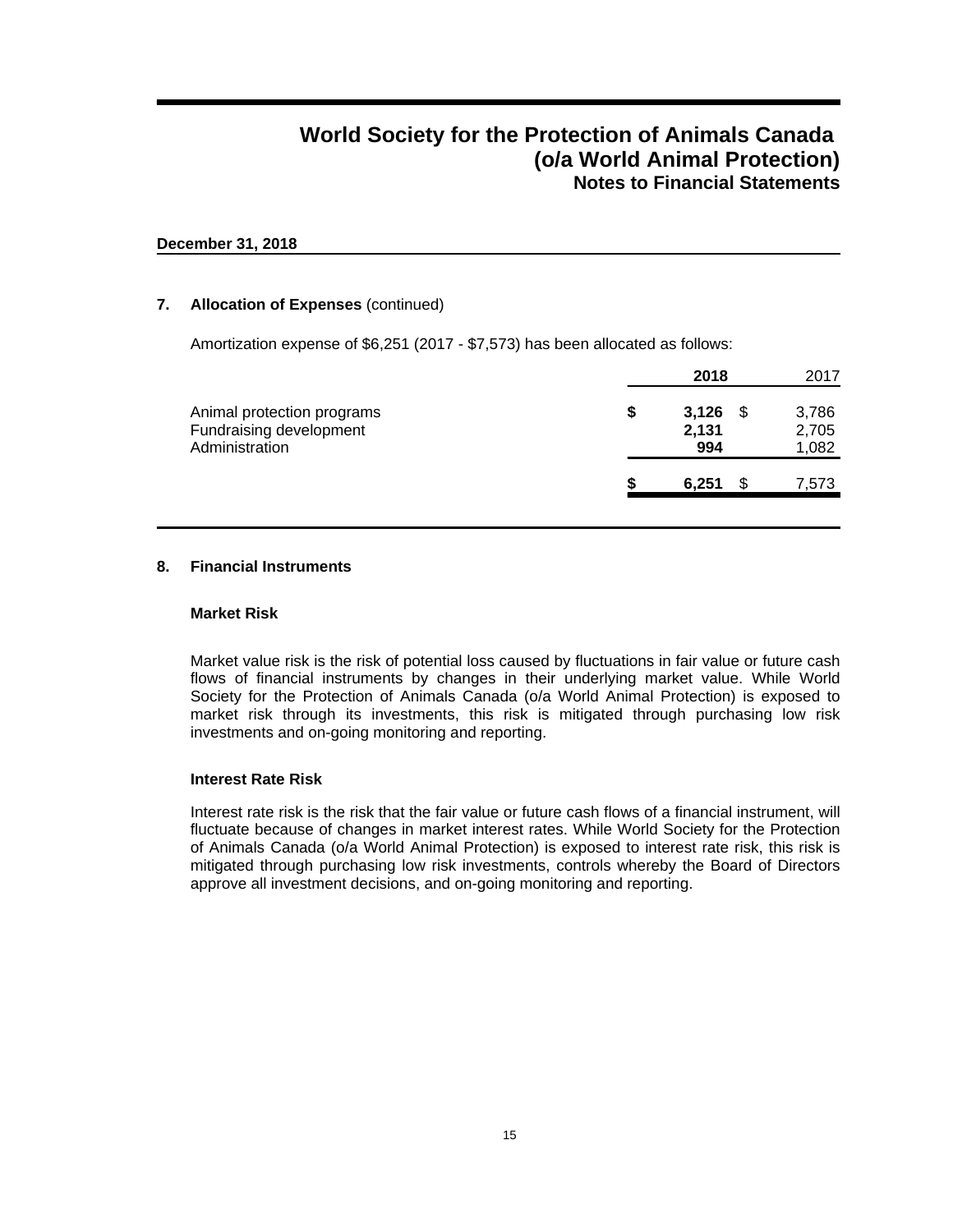#### **December 31, 2018**

#### **8. Financial Instruments** (continued)

#### **Foreign Currency Risk**

World Society for the Protection of Animals Canada (o/a World Animal Protection) is exposed to financial risks as a result of exchange rate fluctuations with respect to operations conducted in U.S Dollars. See Note 2 for the currency risk exposure relating to investments. World Society for the Protection of Animals Canada (o/a World Animal Protection) has the following cash balance at year end in US dollars.

|                                                                                                                    | 2018                | 2017 |  |
|--------------------------------------------------------------------------------------------------------------------|---------------------|------|--|
| Cash                                                                                                               | $$ 13,223 \$ 4,282$ |      |  |
| the contract of the contract of the<br>the contract of the contract of<br>the contract of the contract of the con- |                     |      |  |

There have been no changes to the above risks from the prior year.

#### **9. Commitments**

World Society for the Protection of Animals Canada (o/a World Animal Protection) is committed under operating leases for the use of their premises. The minimum annual lease payments including common area maintenance charges for the next three years are as follows:

| 2019<br>2020<br>2021 | S | 149,793<br>152,459<br>101,639 |
|----------------------|---|-------------------------------|
|                      | S | 403,891                       |

#### **10. Related Party Balances and Transactions**

a) World Society for the Protection of Animals Canada (o/a World Animal Protection) and World Animal Protection International have entered into a collaboration agreement for the period November 1, 2015 to December 31, 2020, at which time the agreement shall automatically renew every year unless written notice is received to not renew the agreement. This agreement reflects the collaborative nature of the relationship between the two organizations to develop an efficient, effective and integrated global organization best able to realize the vision of a world where animals live free from suffering. The agreement reflects the "one World Animal Protection" approach through which all organizations that make up World Animal Protection International are united under one vision, mission, strategy and brand developed in consultation.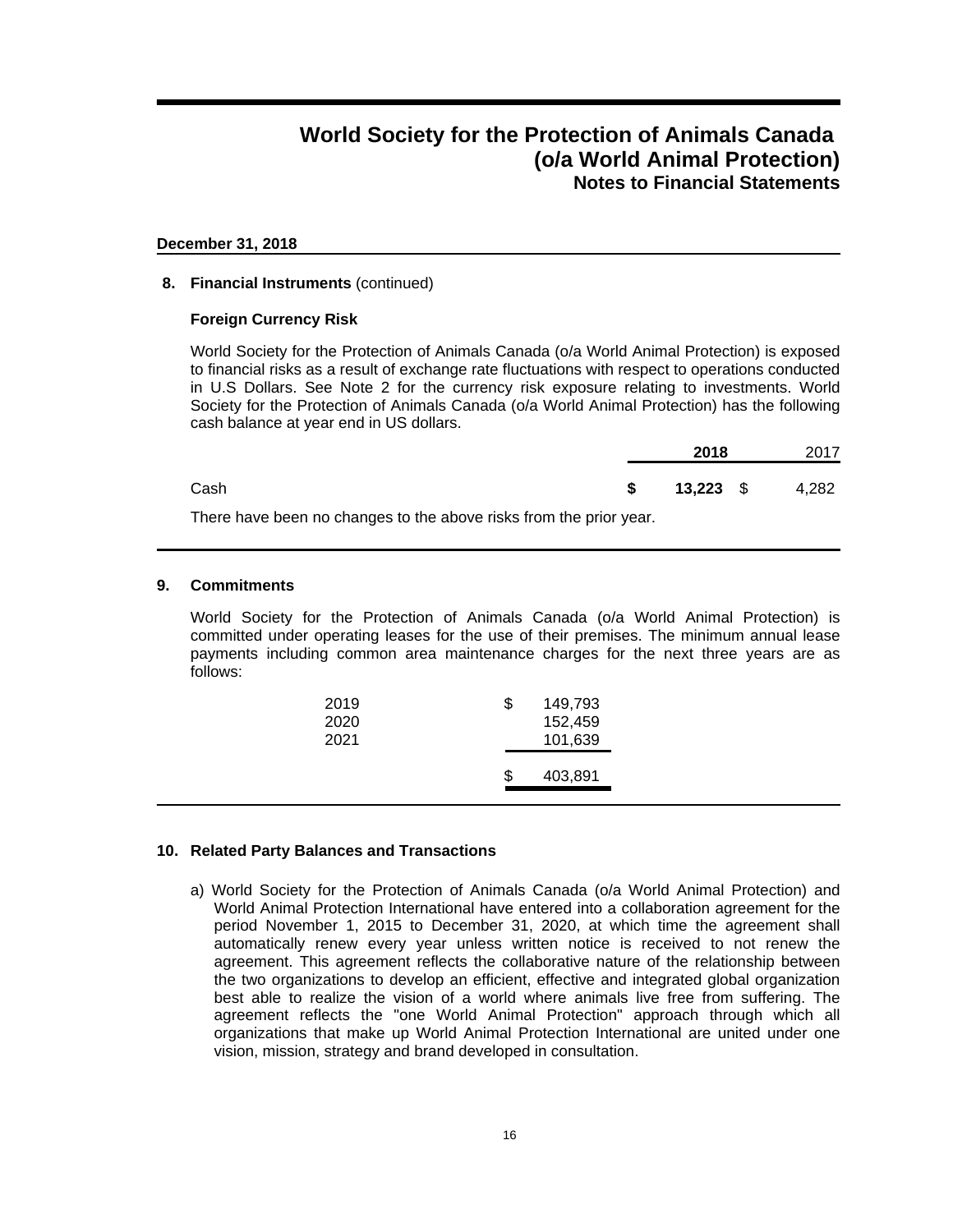### **December 31, 2018**

### **10. Related Party Balances and Transaction** (continued)

- a) The collaboration across the various organizations is accomplished in a number of ways:
	- World Animal Protection's Global Strategy is developed with the input of World Animal Protection Boards of Directors, staff and stakeholders from across the organizations. The organizations work together to ensure that the strategy reflects the global nature of the work undertaken to protect animals.
	- The entire International organization is involved in the implementation of the Global Strategy.
	- The Board of the World Society for the Protection of Animals Canada (o/a World Animal Protection) approves the Global Strategy and the annual plan of the organization that aids in the implementation of the Global Strategy.

Included in the Animal Protection Programs are contributions made through a contract for service with World Animal Protection International to fund international programs undertaken globally in the amount of \$712,020 (2017 - \$1,915,775).

World Society for the Protection of Animals Canada (o/a World Animal Protection) receives services from World Animal Protection International, the fair value of which has not been reflected in these financial statements.

b) Due from related charities consists of the following:

|                                       | 2018       | 2017   |
|---------------------------------------|------------|--------|
| World Animal Protection International | 251,285 \$ |        |
| <b>World Animal Protection USA</b>    |            | 28.671 |
| World Animal Protection Australia     |            | 4.040  |
| World Animal Protection China         |            | 2,434  |
|                                       | 251.285 \$ | 35.145 |

The amounts due from related charities are unsecured and non-interest bearing with no set terms of repayment. World Society for the Protection of Animals Canada (o/a World Animal Protection) has an economic interest in each of the above noted charities.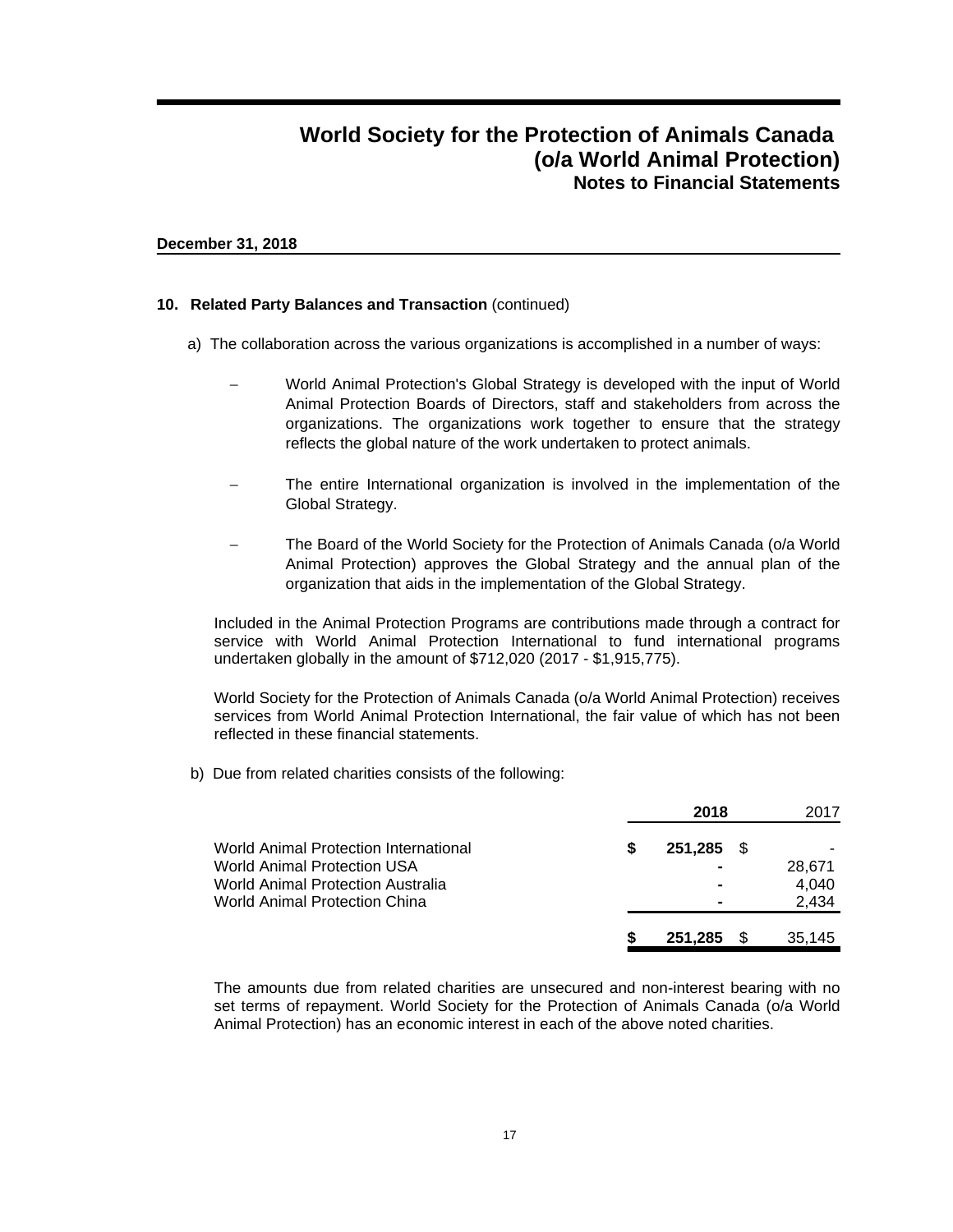#### **December 31, 2018**

### **10. Related Party Balances and Transaction** (continued)

c) Due to related charities consists of the following:

|                                                                      |   | 2018        | 2017    |
|----------------------------------------------------------------------|---|-------------|---------|
| World Animal Protection International<br>World Animal Protection USA | S | - \$<br>253 | 112,227 |
|                                                                      |   | - \$<br>253 | 112.227 |

The amount due to related charities is unsecured and non-interest bearing with no set terms of repayment. World Society for the Protection of Animals Canada (o/a World Animal Protection) has an economic interest in each of the above noted charities.

#### **11. Comparative Figures**

Certain comparative figures have been restated to confirm with the method of presentation adopted for the current year.